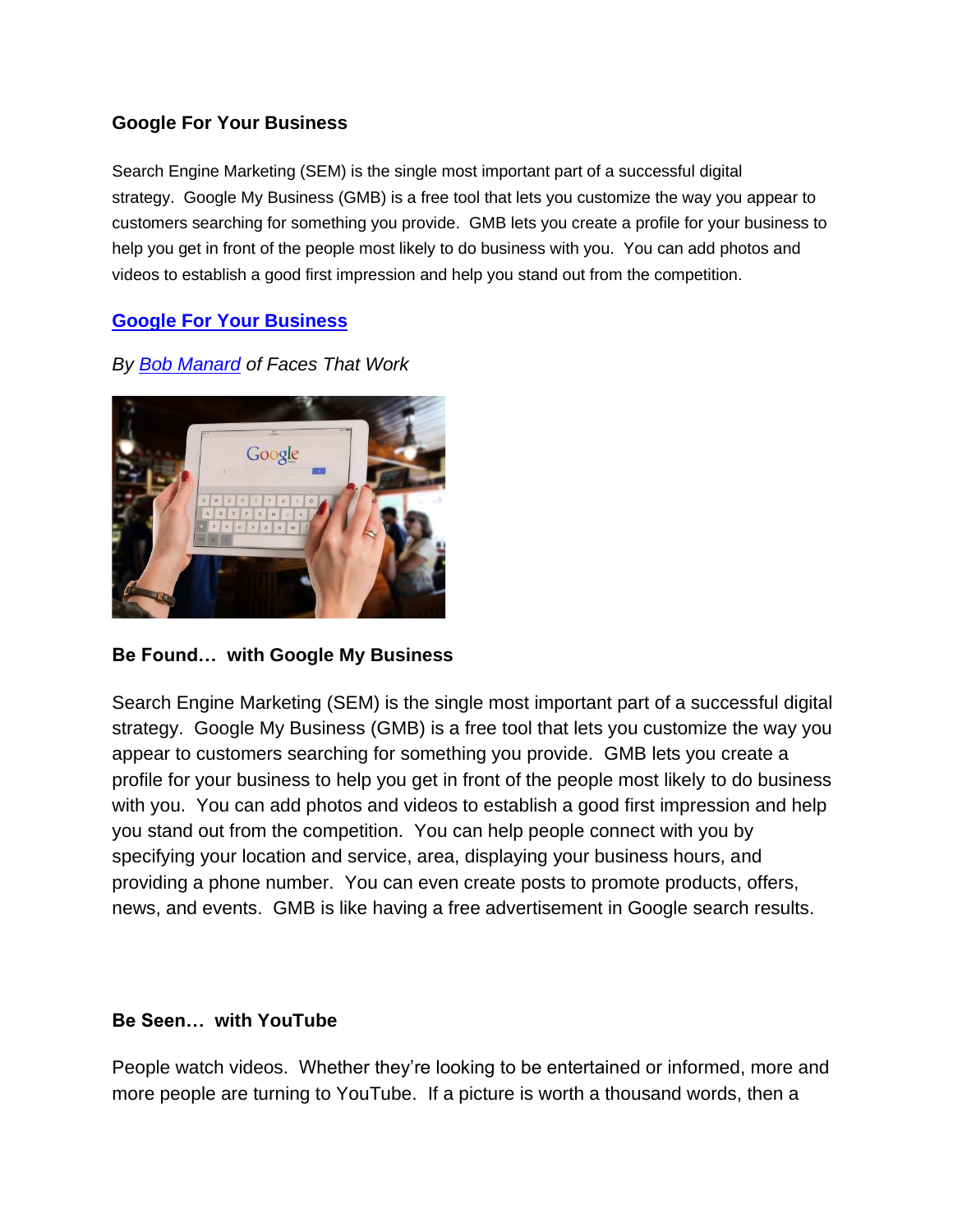video is easily worth ten thousand. You can reach a larger audience with video -- and you can have a much deeper impact on that audience. Videos can help you build credibility, providing a free service and promoting your business at the same time. If you're ready to start producing video content, then YouTube is the most logical place to start. It is the place most people turn to when searching for videos and you can integrate it with your Google My Business listing.

#### **Be Powerful… with G Suite**

G Suite is the perfect tool for running your business. With GMail, you can send professional emails and build trust with your customers by giving everyone in your organization an email address like [bob@facesthatwork.com](mailto:bob@facesthatwork.com) -- or create group mailing lists, like [sales@facesthatwork.com.](mailto:sales@facesthatwork.com) Drive makes it easier to collaborate with remote teams, enabling access to your files from anywhere, at any time, and on any device. This can help you make decisions faster and focus more on the work -- instead of the process. Most common file types are supported like Docs (Word), Sheets (Excel), and Slides (Powerpoint), along with extended capabilities such as Forms, which can be used to generate surveys on the fly. Google Calendar offers an integrated way to share calendars, allowing you to schedule meetings with ease. With one click, you can turn your meeting into a Google Meet video conference and make decisions on the spot

## **Be Better… with Google Analytics**

If you've ever wondered how many people are actually visiting your website, then Google Analytics is the tool for you. You can find out not just how many visitors you're getting, but what time they visited, how long they spent there, and how they found your website in the first place. If they got there through a search result, you'll see what search terms they used, so you can adjust your website content accordingly. You can also learn a great deal about your visitors, at least the aggregated demographic and psychographic info Google is able to share with you. You can find out what kinds of visitors are just "lookie loos" and what kinds are actually converted into customers. This can help you tailor the website experience to appeal to the people who will help you achieve your goals.

#### **About the Author**